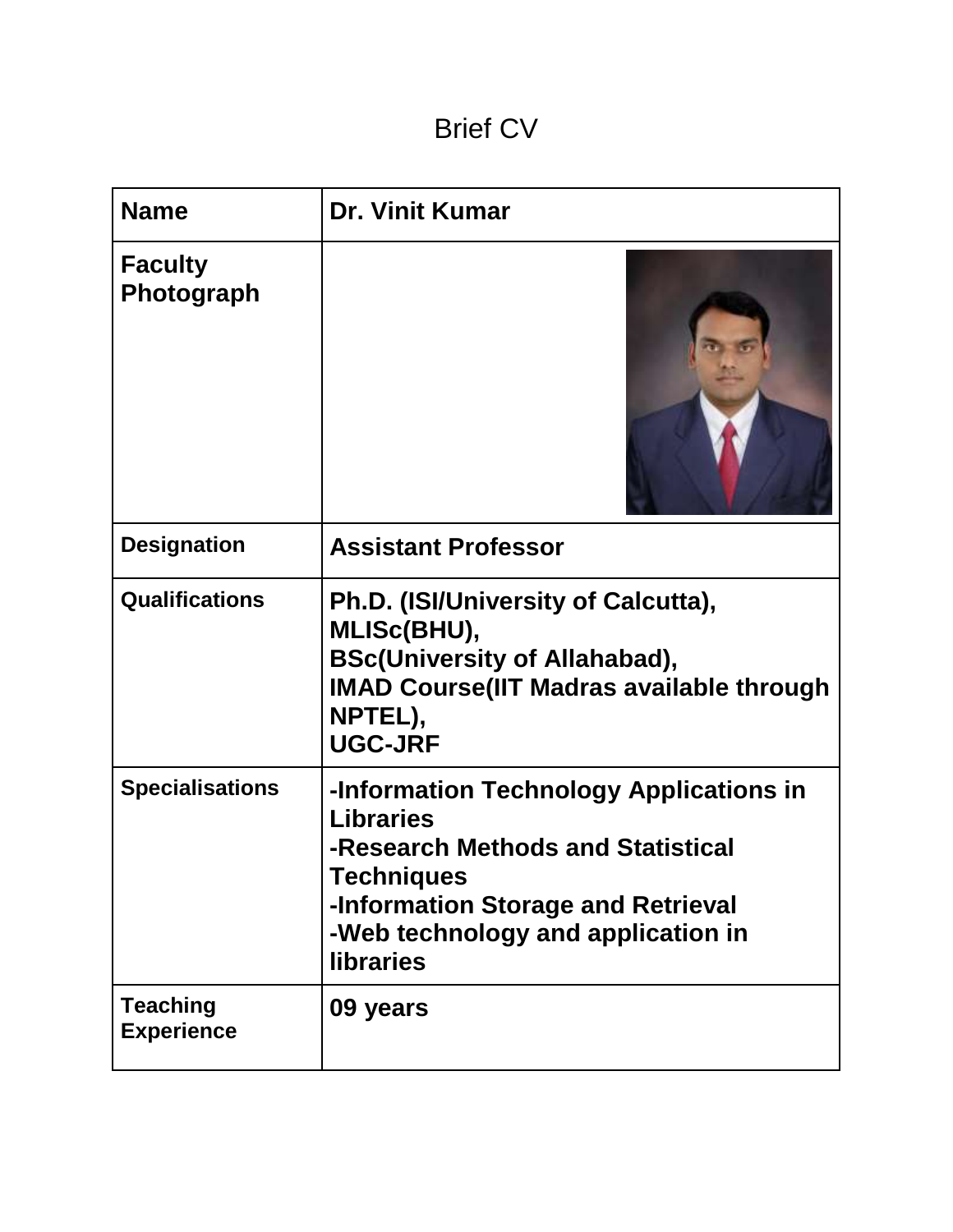| <b>Research</b><br><b>Experience</b> | 12 years                                                                                                                                                                                                                                                        |
|--------------------------------------|-----------------------------------------------------------------------------------------------------------------------------------------------------------------------------------------------------------------------------------------------------------------|
| <b>Contact Details</b>               | <b>Dr. Vinit Kumar</b><br><b>Assistant Professor</b><br>Department of Library and Information<br><b>Science</b><br><b>Babasaheb Bhimrao Ambedkar</b><br><b>University, Lucknow 226025</b><br>Mobile/WhatsApp No: 09454120174<br>Email: mailvinitkumar@gmail.com |

## **Achievements**

| <b>Articles</b><br>in<br><b>Journals</b>               | <b>Other</b><br>publicati<br>ons                                             | <b>Invited</b><br>talks/Lect<br>ures | <b>MLISc Dissert</b><br>ations | М.<br><b>Phil. Dissert</b><br>ations | <b>Ph. D.</b>   |
|--------------------------------------------------------|------------------------------------------------------------------------------|--------------------------------------|--------------------------------|--------------------------------------|-----------------|
| <b>Internati</b><br>onal: 07<br><b>National:</b><br>03 | <b>Conferen</b><br>ce<br>proceedi<br>ngs: 13<br><b>Book</b><br>chapter:<br>5 | 29                                   | 10                             | 03<br><b>Ongoing: 01</b>             | Ongoi<br>ng: 04 |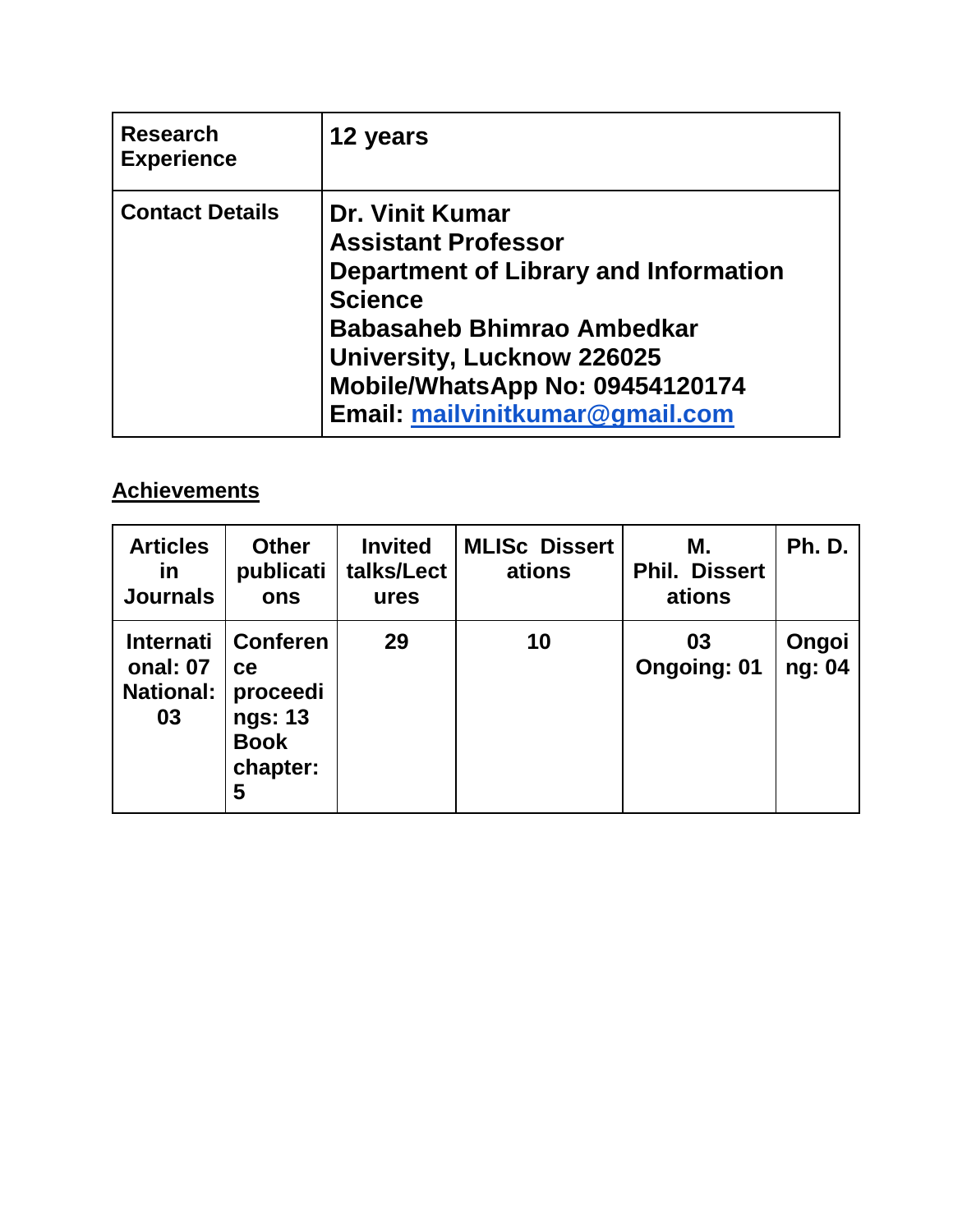### **Full CV**

**Dr. Vinit Kumar**



Assistant Professor Department of Library and Information Science, Babasaheb Bhimrao Ambedkar University(A Central University), Lucknow, 226025

**E-mail:** mailvinitkumar[@]gmail.com

**Mobile** 9454120174

#### **Academic Qualifications**

• Ph. D in Library and Information Science

Documentation Research and Training Centre (DRTC), Indian Statistical Institute(ISI), Bangalore [University of Calcutta, Kolkata] (Thesis: **A model for enrichment of library online services using semantic and social Web technologies**)

- Master of Library and Information Science from Banaras Hindu University, Varanasi, 2007.
- BSc from University of Allahabad, Allahabad, 2005.

**Specialization:** Online Library services, Web Scale Discovery, Digital Libraries, User studies, Research Methodology, Digital Archiving, Semantic Web, Resource Description, Web technology and application in libraries.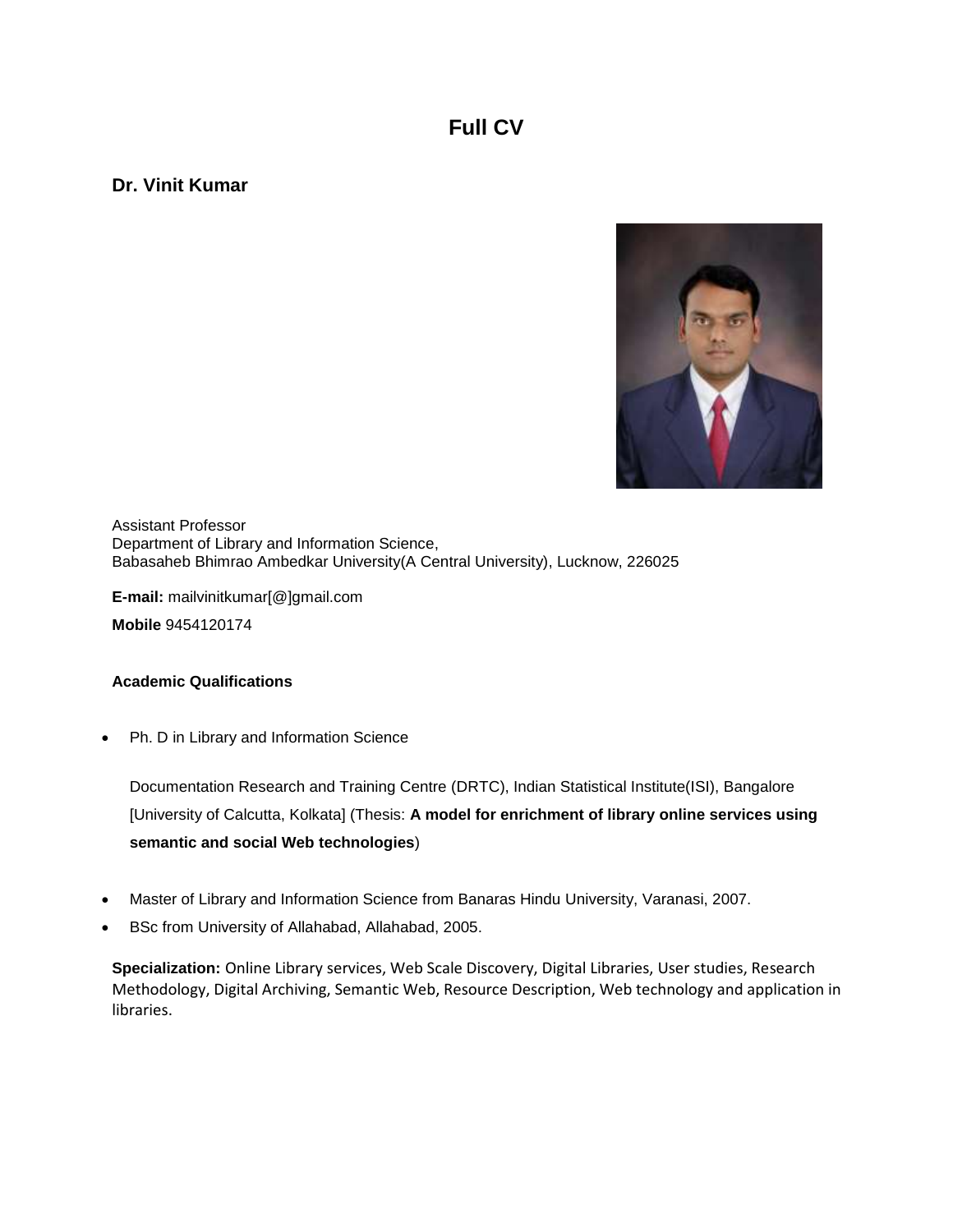#### **Scholarships/fellowships**

Research Fellowship, Goethe Institute, Germany. Senior Research Fellowship, Indian Statistical Institute, Kolkata Junior Research Fellowship, Indian Statistical Institute, Kolkata.

UGC-NET with Junior Research Fellowship, University Grants Commissions.

#### **Professional Career**

- Jan 2018 present Assistant Professor, Babasaheb Bhimrao Ambedkar University, Lucknow, India
- Feb, 2017 Dec 2017 Assistant Professor, Central University of Gujarat, Gandhinagar, Gujarat, India.
- Nov 2010-Feb 2017 Assistant Professor(Stage 2), Dr. Ranganathan Institute of Library and Information Science, Bundelkhand University, Jhansi, India.

#### **Teaching**

- Developed two modules-**Multimedia Information Retrieval Systems** and **Users of an Information Retrieval Systems** for Library and Information Science in **ePGPaathshala** an initiative of MHRD and INFLIBNET, Ahmadabad.
- Visiting Faculty for BLISc and MLISc courses of the Distance Education Programme of Dr Hari Singh Gaur University, Sagar M.P.
- Taught following papers at Dr. Ranganathan Institute of Library and Information Science, Bundelkhand University, Jhansi.
	- Research Methodology and Statistical Techniques
	- Information Technology advanced (Theory and practice)
	- Knowledge Organisation-Cataloguing(Theory)
	- Information Technology basics (Theory and practice)
	- Information Retrieval -basics
- Assisted Dr. A. R. D. Prasad in teaching *"Web Technology and Web based information Services"* to MS-LIS students at DRTC, Bangalore.
- Assisted Dr. K.S. Raghavan for teaching *"Cataloguing and Metadata practice"* to MS-LIS students at Documentation Research and Training Centre.

#### **Professional Development**

- Completed Annual Refresher Program in Teaching(ARPIT) course "Refresher Course in Library and Information Science" March, 2019.
- Completed Introduction to Modern Application Development IMAD an online course by IIT Madras available through NPTEL.
- Attended "ISI-CODATA International Training Workshop on Big Data" at Indian Statistical Institute, Bangalore during 9th-20th March 2015.
- Completed "Faculty Development Programme" of IQAC, Bundelkhand University, Jhansi.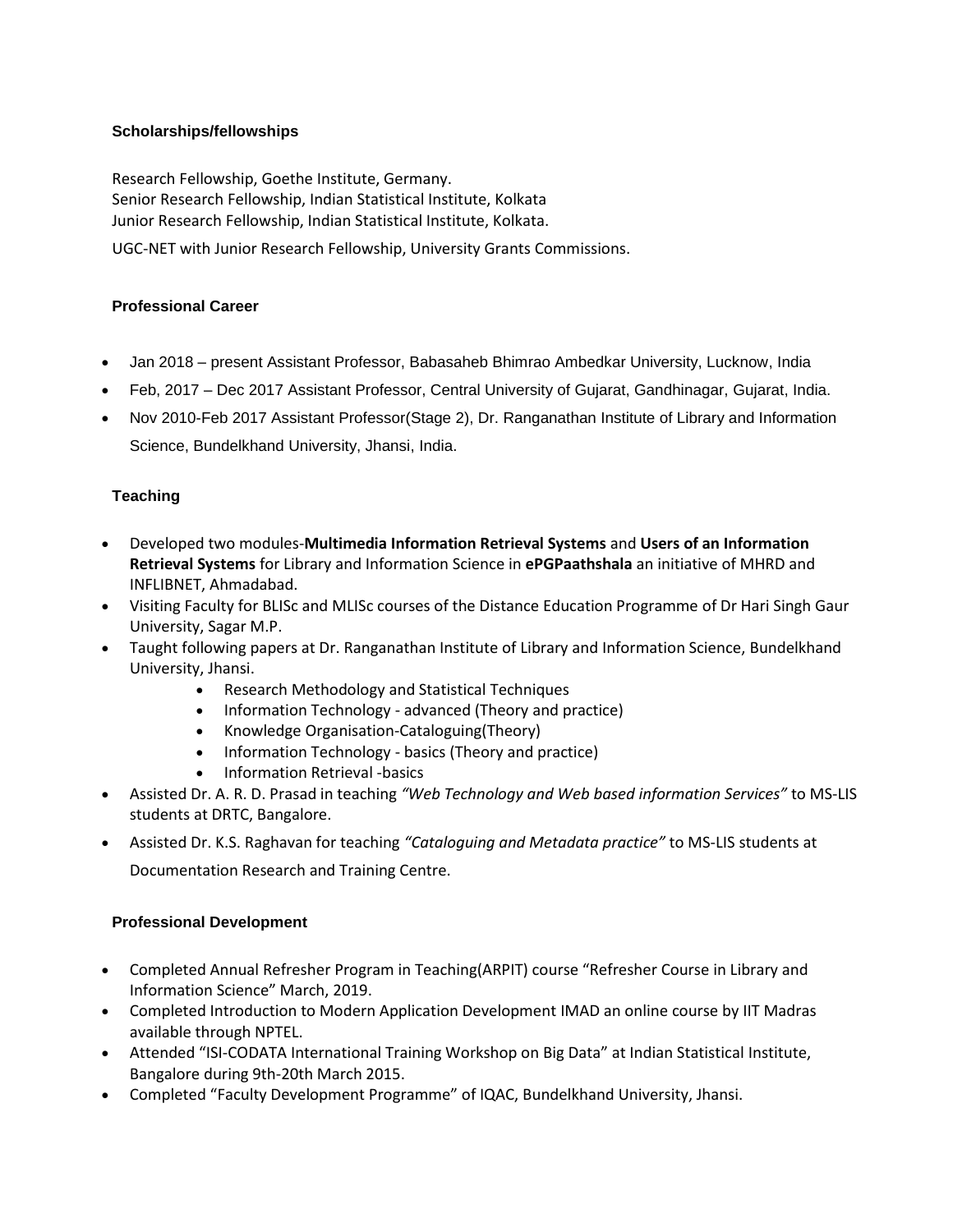- Completed Six-day course on "Research Methodology" from IQAC, Bundelkhand University, Jhansi.
- Completed Refresher Course in Library and Information Science from Academic Staff College, Allahabad during 11th-31 Dec 2013.
- Completed 59th Orientation Course from ASC, BHU, Varanasi during March, 2012.
- Certificate on "General Course on Intellectual Property" during March 1 to April 15, 2009, from WIPO Worldwide Academy, World Intellectual Property Organization(WIPO).
- Certificate on "Semantic Web" from "Asian Semantic Web School" during December, 8-12, 2008, at Bangkok, Thailand.
- Certificate course in "Six sigma Advanced Green Belt Certification For IT/ITES Industries" during February, 2008 from Statistical and Quality Control Unit, Indian Statistical Institute, Bangalore.
- Attended seven-days "Workshop on Web Designing" at Banaras Hindu University, Varanasi, U.P.

#### **Research Guidance**

- Supervising 4 scholars for their PhD thesis.
- Successfully guided three students leading to award of MPhil degree in Library and Information Science.
	- Pandey, Rahul "Reading Preferences of LIS Students with Special Reference to Books and Journals: A comparative study of Bundelkhand and CSJM university".
	- Awasthi, Shikha "Publishing Preferences of faculty members in Bundelkhand University, Jhansi during 2012-14".
	- Rastogi, Urvashi "Continuing Professional Development(CPD) strategies among library professionals in the district of Jhansi and Orai".

#### **Research and Publication**

#### **Journal Articles**

- Pandey, Rahul and **Kumar, Vinit**(2019), "Problems in utilizing LIS resources: a perspective of LIS students", *SRELS Journal of Information Management*, Vol 56(3), p. 144-147. (ISSN (Online): 0976-2477).
- **Kumar, Vinit**(2018), "Selecting an appropriate web-scale discovery service : a study of the big 4's", *DESIDOC Journal of Library & Information Technology*, Vol 38 Iss: 6, pp396-402, (ISSN: 0976-4658)
- Shashikumara AA and **Kumar, Vinit**(2018), "Free and Open Source Software tools for implementation of information visualization in library and information centers", *Library Herald*, Vol. 56 No.1, pp. 16-27. (ISSN: 0976-2469)
- **Kumar, Vinit** and Pandey, Rahul(2018), "Understanding the document selection rationale of Library and Information Science students", *Collection and Curation*, Vol. 37 No. 1., pp. 30-38. (ISSN: 2514-9326)
- **Kumar, Vinit**(2018), "A model for content enrichment of institutional repositories using linked data", *Journal of Web Librarianship*, Vol. 12 No. 1, pp 46-62. (ISSN: 1932-2917)
- Chatterjee, Usashi, **Kumar, Vinit** and Madalli, Devika P.(2016), "Formalizing Food Ingredients for Data Analysis and Knowledge Organization", *COLLNET Journal of Scientometrics and Information Management*, Vol. 10 No.2,pp. 289-309, (ISSN: 2168-930X)
- **Kumar, Vinit** (2015), "Use of QR codes in Library and Information Science teaching and research", *Library Waves*, Vol 1 No.1, pp. 23-27, (ISSN: 2455-2291)
- **Kumar, Vinit** (2011), "Exposing library catalogues to search engines", *DESIDOC Journal of Library & Information Technology*, Vol 32 Iss: 6, pp. 493-498, (ISSN: 0976-4658)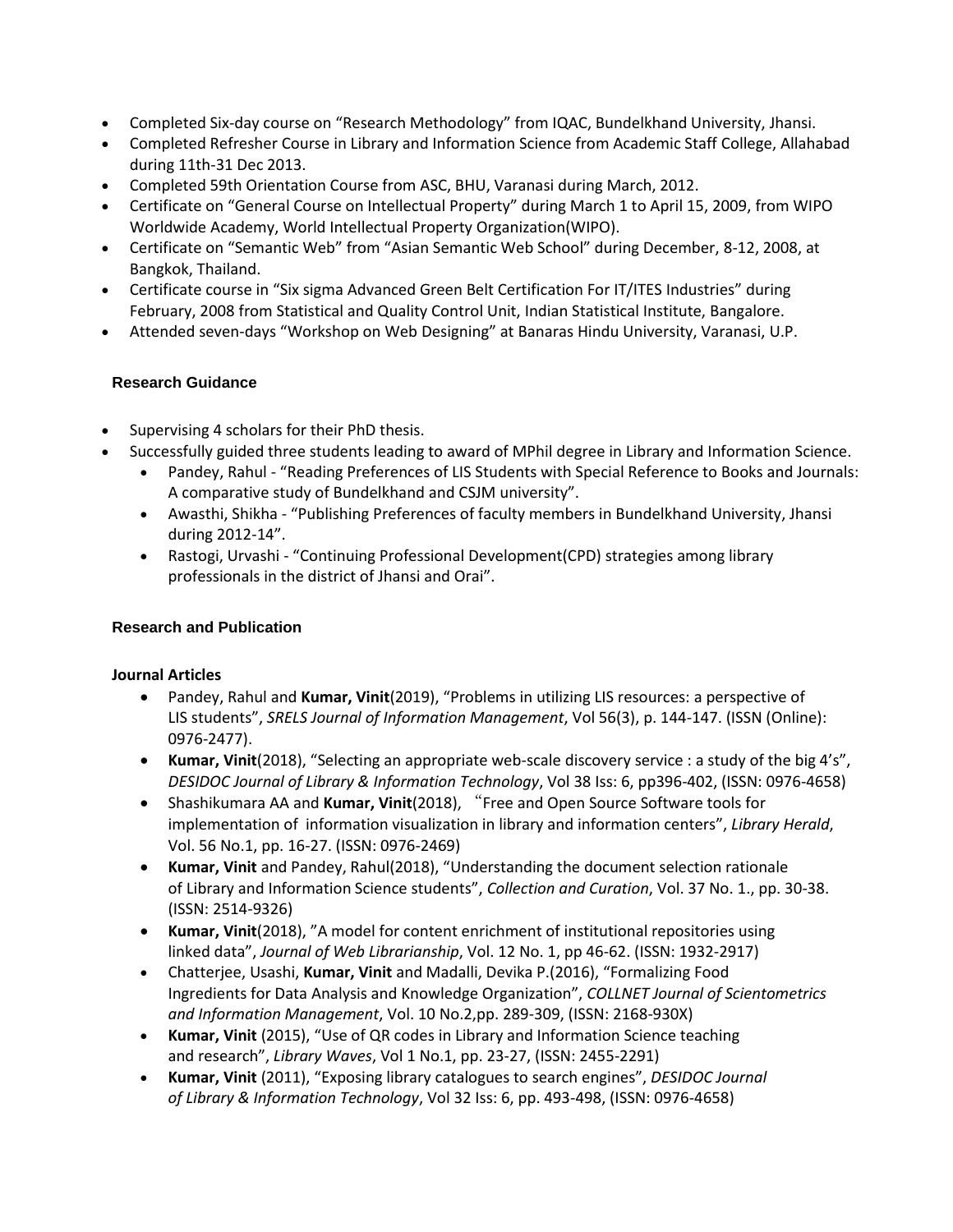• **Kumar, Vinit** and Madalli, Devika and Raj, Mithun (2011), "Building a Personalized ToC service for the Library of the Wissenschaftskolleg zu Berlin", *The Electronic Library*,

Vol. 30 Iss: 3, pp.339-350, (ISSN: 0264-0473)(Impact factor: 0.886).

• Balaji B., Preedip and **Kumar, Vinit** (2011), "Use of web technology in providing information services by south Indian technological universities as displayed on library websites", *Library Hi Tech*, Vol. 29 Iss: 3, pp.470 - 495, (ISSN: 0737-8831)(Impact factor: 1.256).

#### **Conference Proceedings**

- **Kumar, Vinit** (2018), "Library request subsystem using web services: a prototype', in proceedings of the "*International Conference on Exploring the Horizons of Library and Information Sciences: From Libraries to Knowledge Hubs* ", organized by Documentation Research and Training Centre, Indian Statistical Institute, Bangalore, August 07-09th, 2018. ISBN: 978-93-5311-726-9.
- Shashikumara AA., Asloja, Viral, TR, Manu, **Kumar, Vinit**, Chaudhary, P., and Muduli, Prasanna Kumar(2018), "Information visualisation and society : reaching communities through visualisations". In Susmita Chakraborty(Ed), "*Transforming the society : Libraries as the torch-bearer of change*", organized by Department of Library and Information Science, University of Calcutta, Kolkata.
- **Kumar, Vinit** and Balaji B., Preedip, (2018), "Information Management in Cloud Environment: Risks and Mitigation Strategies", in proceedings of "*Emerging Trends and Technologies In Libraries and Information Services(ETTLIS-2018)"*, organized by Bennett University, Greater Noida, Feb 21-23rd, 2018. ISBN: 978-1-5386-0827-2
- **Kumar, Vinit**(2017). "Role of libraries in the era of post-truth and fake news", in proceedings of "National Conference on Conceptualising the Social Responsibility of Libraries", organized by Department of Library and Information Science, Banaras Hindu University, Varanasi, March 19- 20, 2017.
- Chatterjee, U., **Kumar, Vinit** and Madalli, D. P. (2015). "Use of formal concept analysis in data analysis and knowledge organization". In P. K. Jain, H. Kretschmer, D. C. Kar, P. Babbar and Akash (Eds.), Bibliometrics Data and Impact Management in Information Science. Paper presented at *11th International Conference on Webometrics, Informetrics, and Scientometrics (WIS) and the 16th Collnet Meeting 2015*, New Delhi, 26- 28 November (pp. 59-67), Delhi: Bookwell.
- **Kumar, Vinit** and Madalli, Devika (2012), "Content management using Web of data : a novel approach", in proceedings of *"IASLIC XXV National Seminar on Intellectual Property Rights: Problems and Prospects with Special Reference to Library and Information Services"*, organized by Indian Association of Special Libraries and Information Centres, Kolkata, July 10-13th, 2012.
- **Kumar, Vinit** (2012), "Embedding microdata in library online services for better discovery of content", in proceedings of *"International Conference on Trends in Knowledge and Information Dynamics (ICTK 2012)"*, organized by Documentation Research and Training Centre, Indian Statistical Institute, Bangalore, July 10-13th, 2012. ISBN: 978-83-5067- 881-7
- **Kumar, Vinit** and Madalli, Devika (2012), "Towards semantic framework for faceted knowledge organization systems for better contextualization", in proceedings of *"International*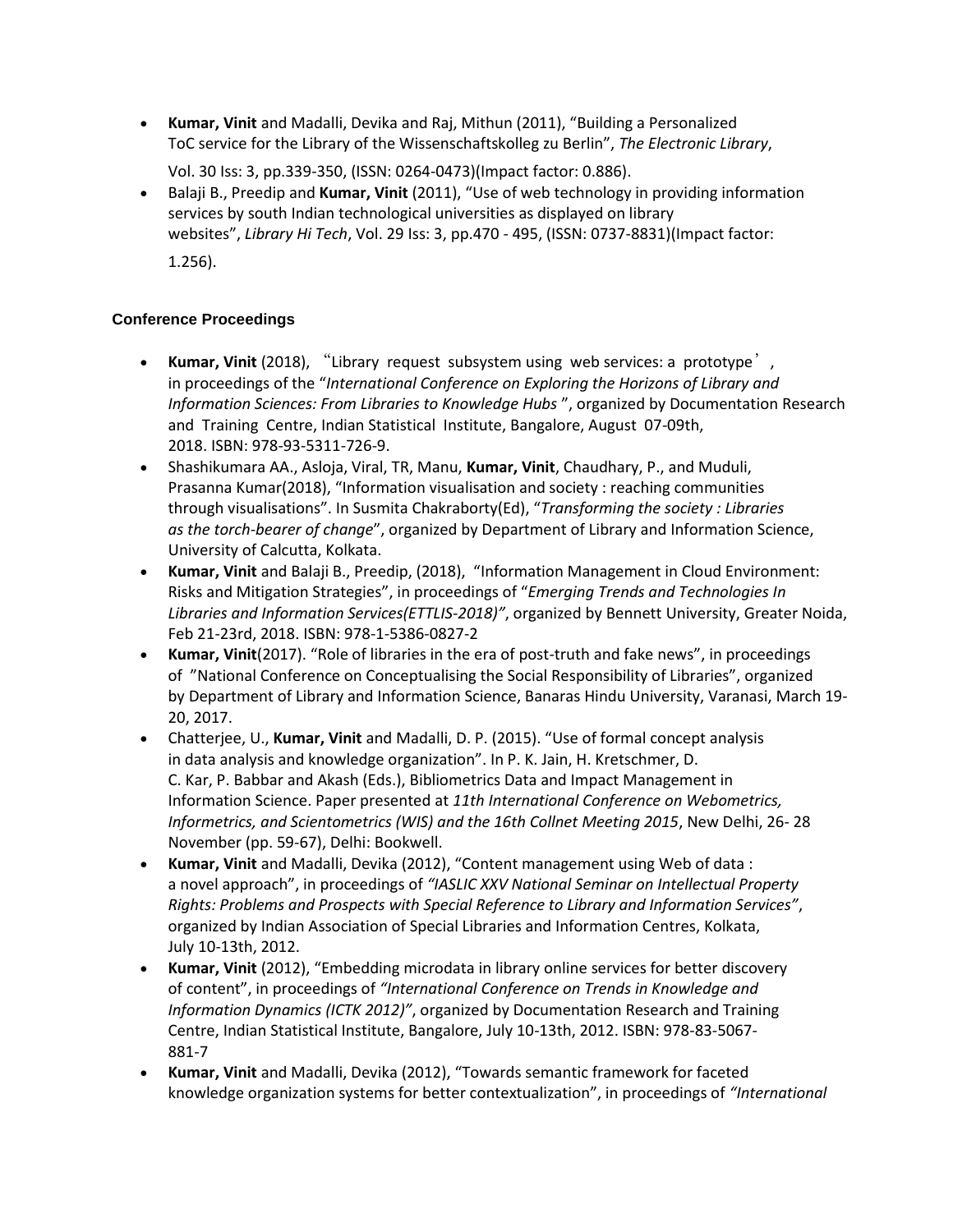*Conference on Digital Libraries and Knowledge Organization (ICDK 2011)"*, organized by MDI, Gurgaon, Feb 14-17th, 2011. ISBN: 978-935-059-076-8

- **Kumar, Vinit** (2010), "Linked Data: a best practice for better knowledge transaction", in proceedings of "Workshop on Knowledge Transactions" organized by DRTC, Bangalore, Feb 15-17th, 2010.
- **Kumar, Vinit** (2008), "Next Generation Catalogues: User's Expectations" in proceedings of 6th *CALIBER 2008* themed *"From Automation to Transformation"* organized at University of Allahabad, Allahabad during 29th Feb. to 1st Mar. 2008, ISBN: 978-81-902079-6-6.

#### **Books and Book Chapters**

- **Kumar, Vinit** (2010) "Comparative evaluation of open source digital library packages" in Tripathi, A., Prasad, H.N. and Mishra, R., *Open Source Library Solutions*, New Delhi: Ess Ess Publications, ISBN: 978-81-700062-3-7.
- **Kumar, Vinit** and Maurya, Sharad(2019) "Are We Forgetting Our Roots? : A Status Report of Library Automation in University Libraries of Uttar Pradesh" in Singh, M.P. and Sonkar, S.K., Relevance of Ranganathan's philosophy in the 21st century, New Delhi: The Bookline, ISBN: 978-93-82524-82-3.
- Singh, Avinash Kumar and **Kumar, Vinit** (2019) "Research Growth in Library and Information Science: A Case Study of Babasaheb Bhimrao Ambedkar University, Lucknow, Uttar Pradesh" in Singh, M.P. and Sonkar, S.K., Relevance of Ranganathan's philosophy in the 21st century, New Delhi: The Bookline, ISBN: 978-93-82524-82-3.
- Mamta and **Kumar, Vinit** (2019) "Library security tools and techniques: an overview" In Singh, M.P. and Sonkar, S.K., Relevance of Ranganathan's philosophy in the 21st century, New Delhi: The Bookline, ISBN: 978-93-82524-82-3.
- Thakur, Khusbu and **Kumar, Vinit** (2019) "National Level Initiatives for MOOCs: A Comparison of India and China". In Singh, M.P. and Sonkar, S.K., Relevance of Ranganathan's philosophy in the 21st century, New Delhi: The Bookline, ISBN: 978-93-82524-82-3.

#### **Talks as Resource Person/invited speaker**

- Acted as Rapporteur General in the International Conference on Rejuvenating Libraries in Modern Society organized by the Department of Library and Information Science, Babasaheb Bhimrao Ambedkar University, Lucknow 18th Feb 2019.
- Presented paper and acted as Rapporteur General in the "National Conference on Relevance of Ranganathan Philosophy in 21st Century" organized by the Department of Library and Information Science, Babasaheb Bhimrao Ambedkar University, Lucknow held on 02 November 2018.
- Delivered invited lectures as resource person on "Introduction and Overview on UNIMARC and MARC 21", "Practice on Cataloguing Module and MARC code" and "Hands on Practice on different types Bibliographic records" in National workshop on "Metadata Standard for Library Management" organized by Department of Library and Information Science, North-Eastern Hill University, Shillong from 25<sup>th</sup>-31<sup>st</sup> March, 2019.
- Delivered invited lectures on "Quantitative data Analysis, Tests of Significance and Writing an academic article" to the Pre-PhD Scholars at the Bundelkhand University, Jhansi from Oct, 25-26, 2018.
- Delivered invited lectures and conducted hands on sessions on "Digital resources: nature, types and Characteristics", "Content management system: Concept, types and principles", "Content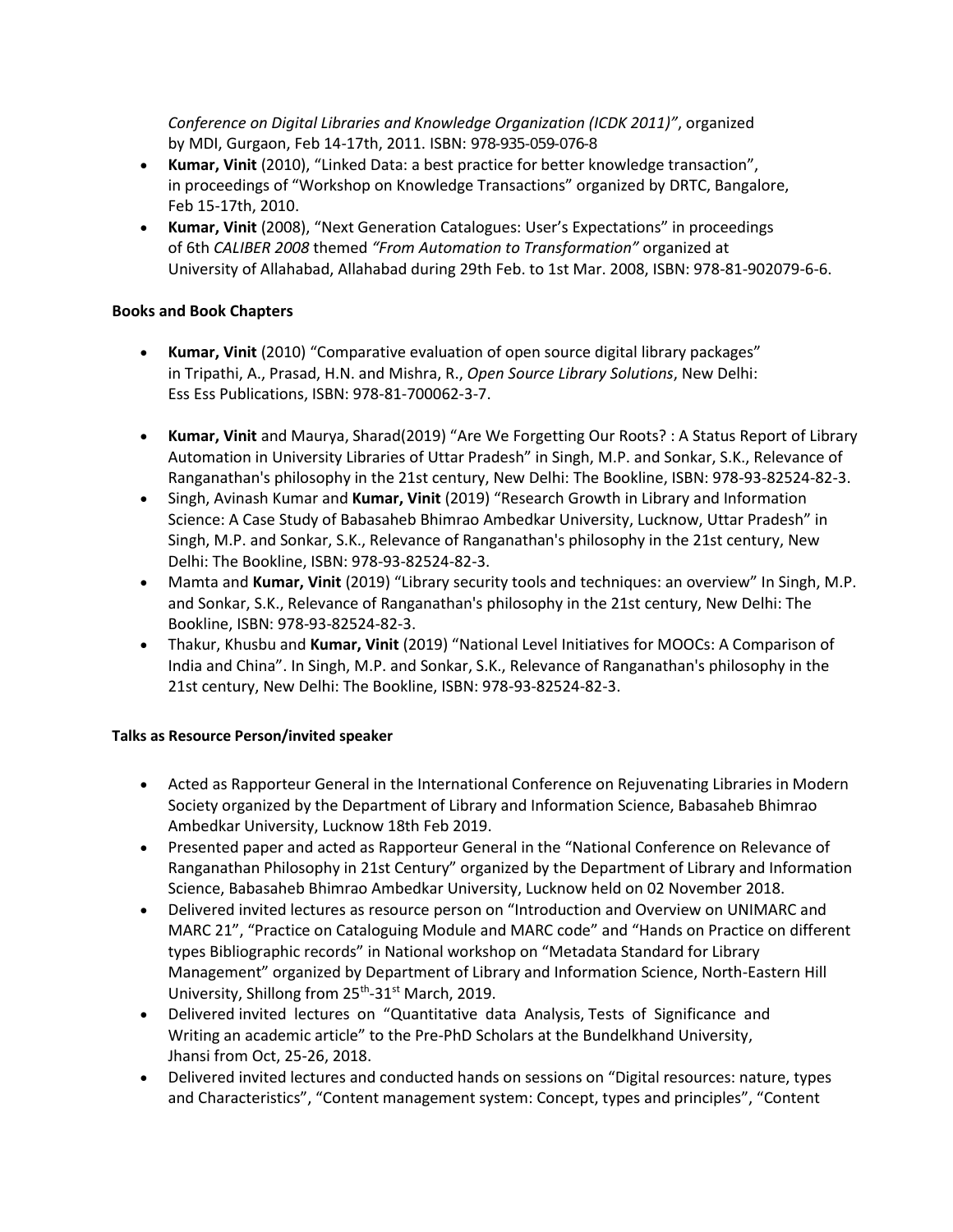Management System: Architecture", "Getting along with WordPress", "Installation of WordPress ", "Getting along with Joomla", and "Installation of Joomla and Development of Project" in Contact Classes for the PGDLIM programme at the School of Library and Information Science, CUG, Gandhinagar 1-4th Sep 2018.

- Delivered invited lectures on "Localisation and Internationalisation, Information Security Concerns for libraries" in the PGDLIM contact classes at Central University of Gujarat, Gandhinagar.
- Invited as resource person in National Workshop on Building Digital Libraries Using DSpace( NWBDLUD), Dec 21-22, 2017, Dr Ram Manohar Lohiya National Law University, Lucknow.
- Delivered invited lectures on "Research Design: concept, typology and significance", "Identification of Research Problem and Preparation of Synopsis", "Systematic Approach to Literature review and Referencing", and "Writing Research Monograph, Research Papers, Popular Articles and Reviews" to the Pre- PhD Scholars at Bundelkhand University, Jhansi from April 20-21, 2017.
- Delivered an invited talk as resource person on "Social Media in Academia" in *Social Media Workshop* organised by School of Library and Information Science, Central University of Gujarat, Feb 23-24, 2017.
- Invited as resource person for *National Workshop-cum-Training Program on DSpace* from 6-8 September 2016 at the Department of Library and Information Science, Mizoram University, Aizawl.
- Acted as Subject Expert in the *National Workshop on Library Automation and Content Management Using Open Source Software*, February 14-15, 2016 organised by School of Studies in Library and Information Science, Jiwaji University, Gwalior, M.P.
- Invited lecture on "Literature review and literature search" in *Workshop on Research Methodology for PhD Scholars in Social Sciences*, Sponsored by ICSSR
- Invited lecture on "Plagiarism and How to write an academic research article" in *Workshop on Research Methodology for PhD Scholars in Social Sciences*, Sponsored by ICSSR
- Invited lecture on "Doing an effective literature search" in Pre PHD Course work of the Institute of Business and Management, at CSJMU, Kanpur.
- Invited lecture on "Writing literature review" in Pre PHD Course work of the Institute of Business and Management, at CSJMU, Kanpur.
- Invited lecture on "Quantitative Analysis using SPSS" in *Pre PhD Course Work*, at Bundelkhand University, Jhansi.
- Invited lecture on "Design and development of Digital Libraries using DSpace" in *National Workshop on Design and Development of Digital Libraries using DSpace*, 12- 13 April, 2012 at INMANTEC , Ghaziabad.
- Invited lecture on "DSpace Installation and User Administration" in *National Workshop on DSpace* at Galgotia Business School, Ghaziabad, 25-27 May, 2012.
- Pre-seminar tutorial on Moodle at *National Conference on Next Generation Digital Libraries and Web Technologies : challenges and opportunities* organized by SALIS, 19th August, 2010 at Krishna Engineering College, Coimbatore.
- Tutorials on DSpace administration, membership, OAIPMH, Installation and Customization at *"National Workshop on Building Institutional Repositories using DSpace"* held in August, 2009 at ITER, SOA University, Bhubaneswar.
- Tutorials on DSpace at *"Three Days Workshop on Developing Digital Library Using DSpace"* at MSRIT Bangalore, from 27-29th August 2008.
- Tutorials on DSpace at *"National Workshop on DSpace for Building Institutional Repositories and Digital Libraries"* organized by Mahatma Gandhi University, Kottayam at FISAT Angamaly, Kerala from 21-25 October, 2008.